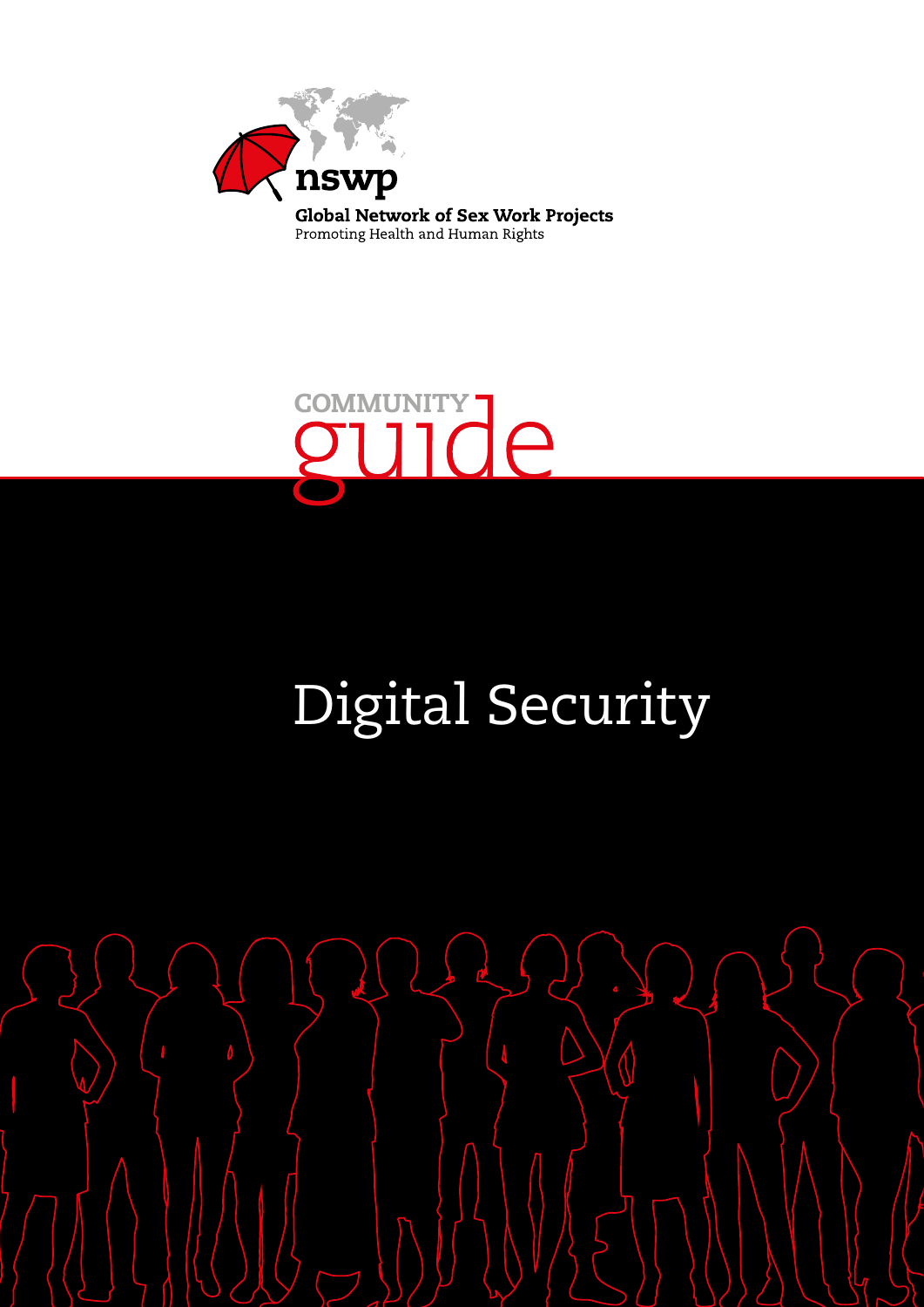**Introduction** 

The digital transformation of society is an ongoing phenomenon, accelerated by the growing use of information and communication technology (ICT) in the last decade. ICT refers to the internet, dating sites, escort sites, smartphone apps, social media platforms and many more. ICT is profoundly transforming how sex workers communicate, organise, socialise, and work.

ICT use amongst sex workers is rising, and a growing number of sex workers are migrating from street-based to indoor work, due to the increasing availability of the internet and online platforms as well as tools such as smartphones and tablets. Using these technologies can have many benefits for sex workers. Additionally, ICT can be a valuable tool for national and international NGOs and government service providers to reach out to sex workers and provide information, improving their access to health services, safety, and justice. However, the increased digitalisation of everyday life also poses new threats and challenges for sex workers that need to be addressed.

# Key Issues

# Harmful laws governing digital spaces and their impact on sex workers

Digital spaces are shrinking, and sex workers are facing additional discrimination due to harmful laws making them more vulnerable to poverty and increasing the level of threat to their well-being, both on and offline.

There is a clear link between laws enacted in the USA such as FOSTA/ SESTA and their impact on the wellbeing of sex workers in other countries, as many digital services that operate globally are bound by US laws in their terms of service.

In countries with data protection laws and regulations, many sex workers expressed a complete distrust of such measures due to frequent data leaks and governments' inefficiencies. Lack of regulation leaves citizens without an option to challenge the use of their data while enabling police officers' full access to any data.

## Data protection

Data can be gathered through many channels such as web pages, apps, and biometrics without the knowledge or active consent of sex workers.

Surrendering sensitive data can also be a precondition to accessing face-to-face services and online platforms. Sex workers may be asked to share their names and other personal information with service providers in order to access vital services. This data is often stored in centralised databases, with varying levels of security measures. However, the fast-changing nature of ICT and the possibility for human error when storing data can make data collection extremely dangerous.

**…the increased digitalisation of everyday life also poses new threats and challenges for sex workers that need to be addressed.**



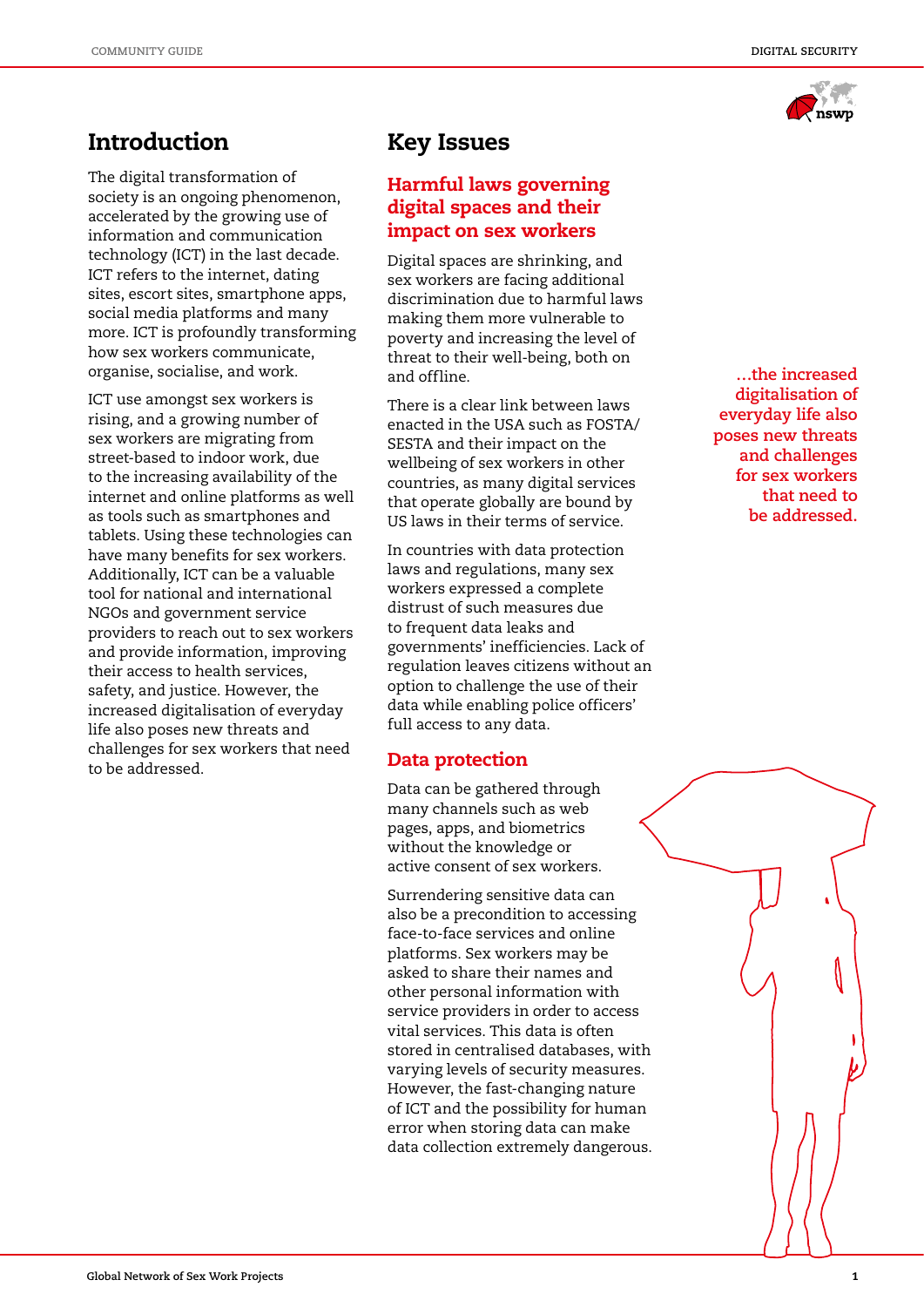

Sensitive data can be acquired by individuals seeking to exploit and abuse sex workers through blackmail and threats by individuals or police officers. Sex workers frequently report police practices of targeting websites, social media platforms and dating apps to gather information on sex workers, to demand money or sex.

Services are also increasingly being encouraged to undertake online outreach, using messaging and dating apps, and to use the builtin analytics of such technology to track user activity. However, private sector tech developers have very different motivations and priorities, and service providers must be made aware of how these online platforms and applications might use or share the data collected with third parties such as advertisers, shareholders, and even governments.

### Algorithmic threats

Artificial Intelligence (AI) technologies often reflect race, gender, and class-related biases and reinforce structural inequalities. Consequently, sex workers are more likely to be the subject of 'potential crime maps' and place-based predictive policing.

Additionally, the race and gender biases replicated by some algorithms used in many platforms cause predominantly female, trans people and racialised sex workers to be restricted or banned. Examples include nipple bans aimed at cis and trans women or algorithms that calculate naked skin ratio to decide whether specific content is explicit or not, in which darker skins are mismarked as 'explicit'.

The rise of biometric surveillance technologies is a matter of great concern, especially for sex workers, due to the harms caused to their privacy and safety.

Content moderation via AI on social media platforms presents a growing threat to the self-organisation and the freedom of speech of sex workers in online spaces. AI is not sensitive enough to correctly judge the context, so the use of words such as 'sex' is often flagged, resulting in banning the social media accounts of sex workerled organisations or the removal of their content.

# Good practices

Many sex worker-led organisations are working to identify the harmful effects of digital technologies and develop valuable counter-strategies against these threats. These strategies must be updated regularly to keep track of the rapid evolution of these technologies and address the unique needs of diverse sex worker communities.

The meaningful involvement of sex workers in the development of digital services is a precondition for creating good security features addressing the unique needs of criminalised populations.

Sex workers are the experts in their lives; they should occupy leading roles in innovation. Sex workers have already initiated projects, such as online 'bad date lists' to tackle problems faced by the sex worker community. Other initiatives to tackle the censorship, online abuse, and discrimination sex workers face in traditional online platforms have also been launched by sex workers, such as Switter or Tryst. Sex workerled initiatives showcase inclusive practices in tech while providing much needed safe spaces for the community.

When designing services for their communities, sex workers pay careful attention to data and privacy protection measures, including minimum data collection, enabling anonymous participation and safeguarding mechanisms for any data collected.

**The rise of biometric surveillance technologies is a matter of great concern, especially for sex workers, due to the harms caused to their privacy and safety.**

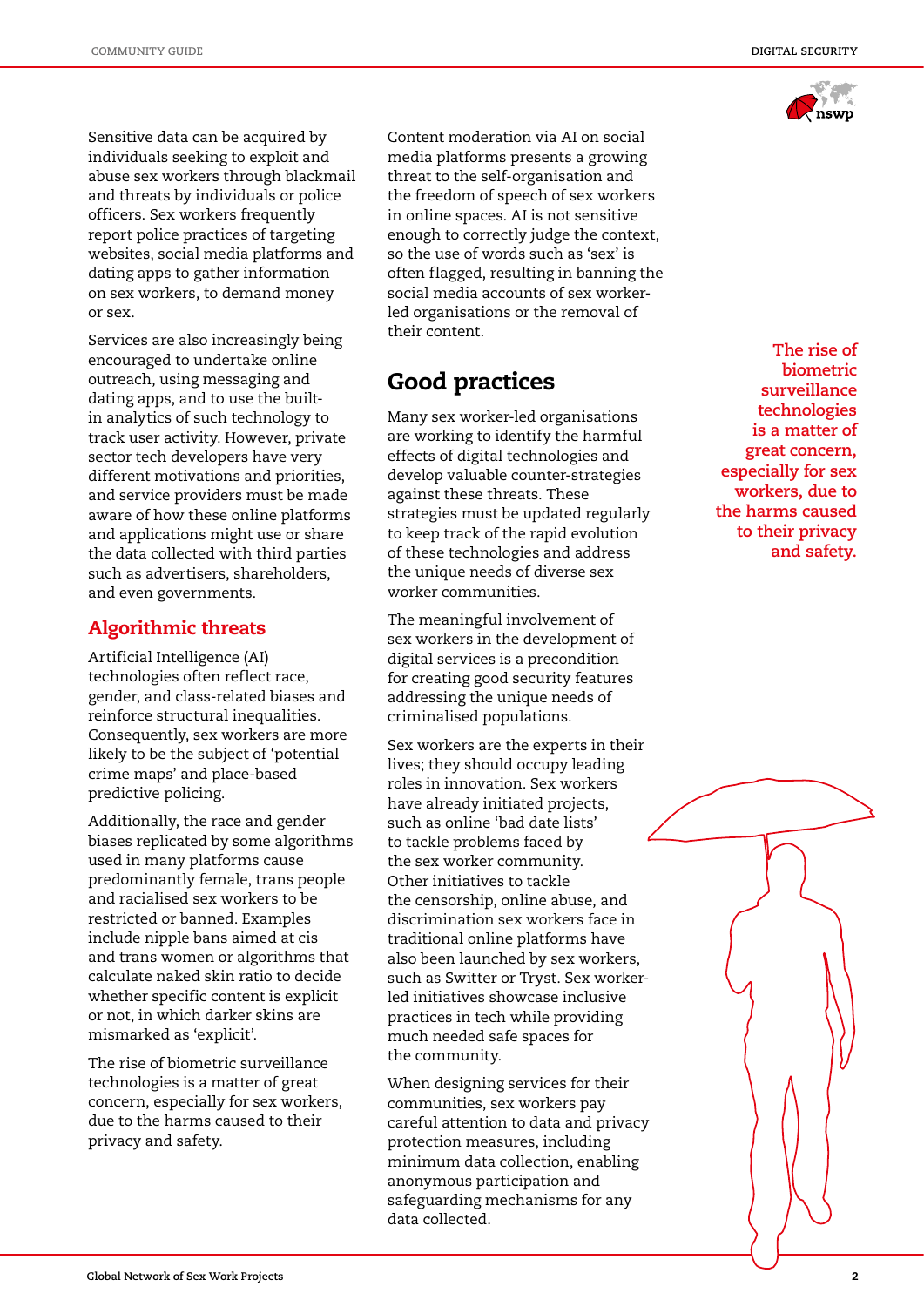

# Recommendations

# For Policymakers and Governments

- Governments must commit to a robust human rights-based approach rather than purely tech-based 'solutions' to complex societal issues. Where AI is utilised, this should include legislative measures to prevent human rights abuses that pose unacceptable risks to sex workers' privacy and safety.
- Develop stronger data protection laws specifically addressing the concerns of criminalised populations.
- Harmful regulatory laws and practices such as FOSTA/SESTA must be removed.
- Governments, policymakers, and advocates must actively pursue the full decriminalisation of sex work, including sex workers, clients and third parties.

## For Funders

- Sex worker-led organisations should be supported to develop digital initiatives through funding for training, development and technical support.
- Understand the sensitive situation sex workers operate in and be flexible with documentation requirements when funding sex worker-led organisations and programmes.

# For Service Providers

- Online services should not replace face-to-face services but be used as additional tools to enhance reach.
- Identity verification should not be a pre-condition for accessing health and other services.
- Data collection should be minimised and only be used to improve the service quality. All essential data collected must be stored confidentially and securely, and only tools with strong security built-in and audited to the highest standards should be used. Ownership of the data should remain with communities – not with tech providers, and must never be shared with governments, law enforcement or other external bodies.
- The use of biometrics, data mining and harvesting, microtargeting, geo-mapping in digital interventions with sex workers is fraught with dangers and undermines the effectiveness of service delivery. Without robust policies in place addressing the ethics and human rights concerns, they should be avoided at all costs.
- Meaningfully involve sex workers in the planning, design, delivery, monitoring and evaluation of digital services.

# For Sex Worker-led **Organisations**

• Where possible, sex worker-led organisations should organise digital security workshops and trainings for their community and produce easy-to-access documents.

**Ownership of the data should remain with communities – not with tech providers, and must never be shared with governments, law enforcement or other external bodies.**